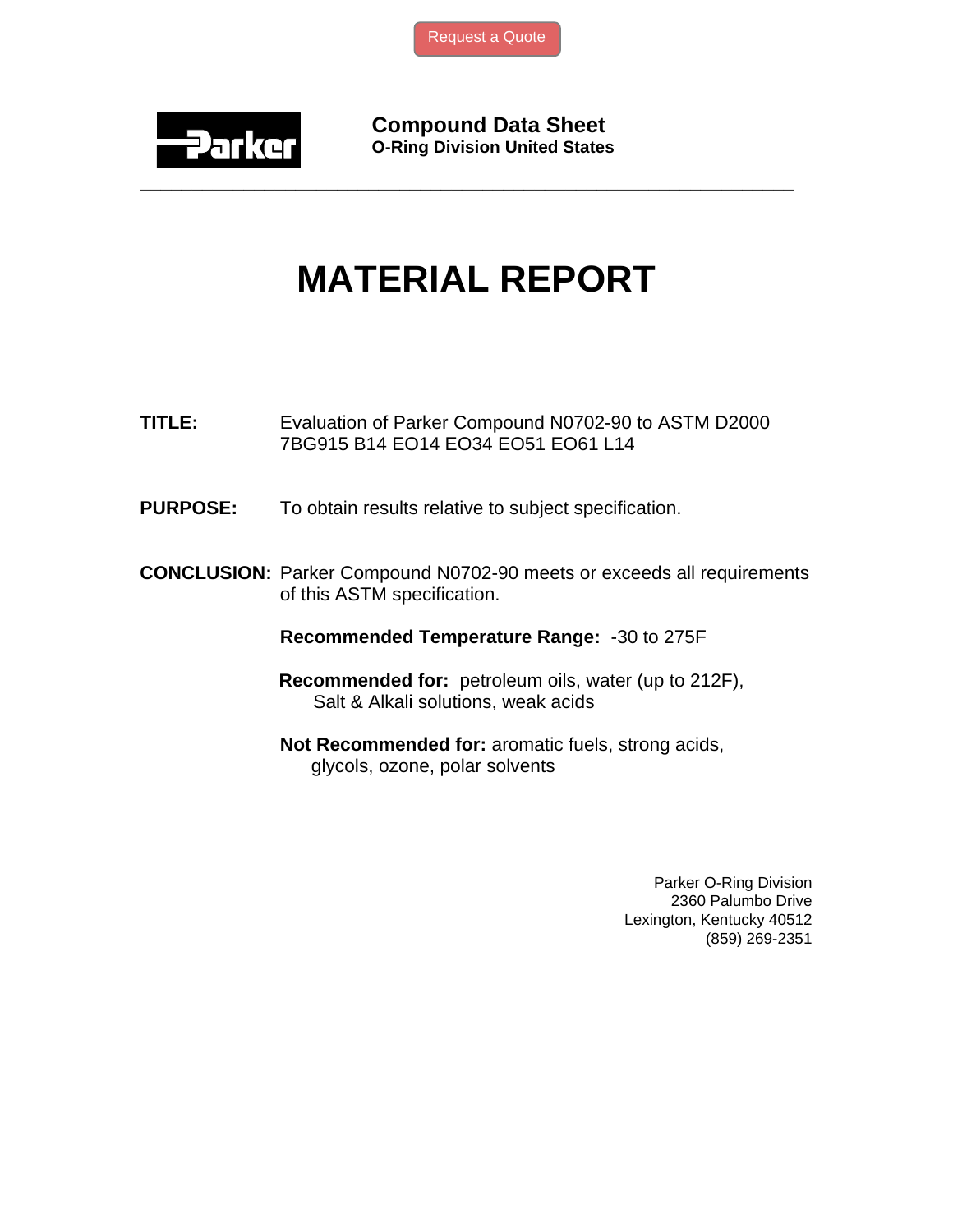## **REPORT DATA**

| <b>Test</b>                                    | N0702-90              |        | 7BG915 B14 E14  |        |
|------------------------------------------------|-----------------------|--------|-----------------|--------|
| <b>Original Physical Properties</b>            | 2-214 O-Rings Results |        | E34 E51 E61 L14 |        |
| Hardness, Shore A                              | 89                    |        | $85 - 95$       |        |
| Tensile Strength, Mpa (psi)                    | 13.9                  | (2013) | 10.3            | (1500) |
| Elongation, %                                  | 114                   |        | 100             |        |
| Heat Age Test, 70 Hrs @ 212 F                  |                       |        |                 |        |
| Hardness Change                                | $+3$                  |        | $+/- 15$        |        |
| <b>Tensile Strength Change</b>                 | $+4$                  |        | $+/- 30$        |        |
| <b>Elongation Change</b>                       | $-20$                 |        | $-50$ max       |        |
| Compression Set, 22 Hrs @ 212 F - 2-214 O-ring |                       |        |                 |        |
| Permanent Set @ 25% Deflection                 | 22.9                  |        | 25 max (button) |        |
| Fluid Immersion, ASTM #1 Oil, 70 Hrs @ 212 F   |                       |        |                 |        |
| Hardness Change                                | $-4$                  |        | $-5$ to $+15$   |        |
| <b>Tensile Strength Change</b>                 | $-13$                 |        | $-25$ max       |        |
| <b>Elongation Change</b>                       | $-3$                  |        | $-45$ max       |        |
| Volume Change                                  | $-1.2$                |        | $-10$ to $+25$  |        |
| Fluid Immersion, ASTM #3 Oil, 70 Hrs @ 212 F   |                       |        |                 |        |
| Hardness Change                                | $-7$                  |        | $-10$ to $+5$   |        |
| <b>Tensile Strength Change</b>                 | $\Omega$              |        | $-45$ max       |        |
| <b>Elongation Change</b>                       | $+38$                 |        | $-45$ max       |        |
| Volume Change                                  | $+9.4$                |        | $0$ to $+25$    |        |
| Fluid Immersion, ASTM Fuel A, 70 Hrs @ 72 F    |                       |        |                 |        |
| Hardness Change                                | $-1$                  |        | $+/- 10$        |        |
| Tensile Strength Change                        | $-21.$                |        | $-25$ max       |        |
| <b>Elongation Change</b>                       | $-24$                 |        | $-25$ max       |        |
| Volume Change                                  | $+1.5$                |        | $-5$ to $+10$   |        |
| Fluid Immersion, ASTM Fuel B, 70 Hrs @ 72 F    |                       |        |                 |        |
| Hardness Change                                | -9                    |        | $0$ to $-30$    |        |
| Tensile Strength Change                        | $-39$                 |        | $-60$ max       |        |
| <b>Elongation Change</b>                       | $-18$                 |        | $-60$ max       |        |
| Volume Change                                  | $+22$                 |        | 0 to $+40$      |        |